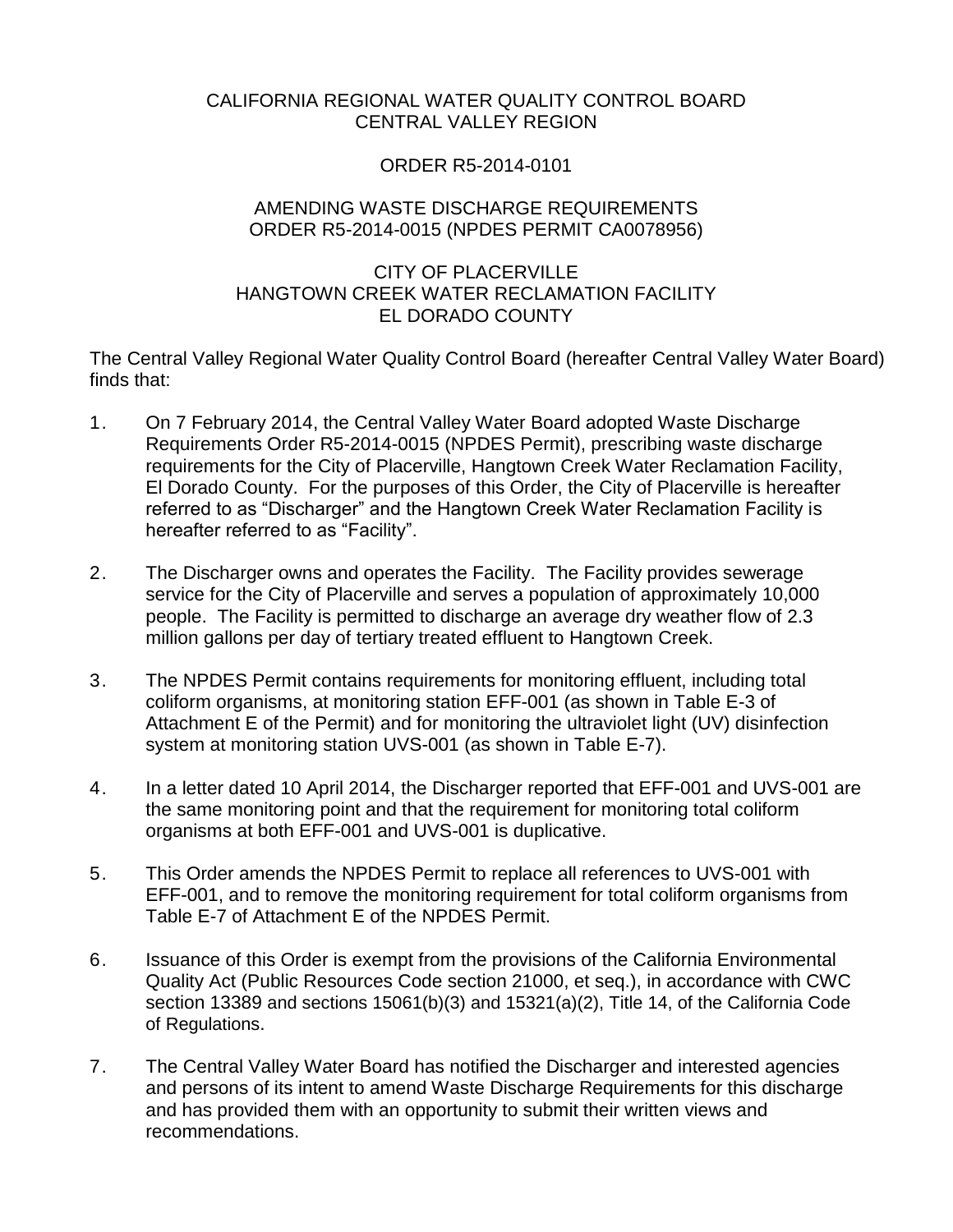# **IT IS HEREBY ORDERED THAT:**

Waste Discharge Requirements (WDR) Order R5-2014-0015 (NPDES Permit CA0078956) is amended to solely remove references to monitoring location UVS-001 and to remove total coliform organism monitoring requirements from Table E-7. WDR Order R5-2014-0015 is amended as shown in Items 1 through 4, below. This Order is effective upon adoption.

- 1. Change the Order number throughout to R5-2014-0015-01.
- 2. Finding VI.C.4.b.ii is amended in underline/strikethrough format as follows:
	- **ii. UV Transmittance**. The minimum hourly average UV transmittance (at 254 nanometers) in the wastewater measured at UVSEFF-001 shall not fall below 55 percent.
- 3. Attachment E, Monitoring and Reporting Program, Section B.1 and Table E-1, are amended in underline/strikethrough format as follows:

| <b>Discharge Point</b><br><b>Name</b> | <b>Monitoring Location</b><br><b>Name</b> | <b>Monitoring Location Description</b>                                                                                                                                                                                                                                                                                    |  |  |
|---------------------------------------|-------------------------------------------|---------------------------------------------------------------------------------------------------------------------------------------------------------------------------------------------------------------------------------------------------------------------------------------------------------------------------|--|--|
|                                       | <b>INF-001</b>                            | Composite sampler after grit chamber and before the Parshall flume.                                                                                                                                                                                                                                                       |  |  |
| 001                                   | EFF-001                                   | A location where a representative sample of wastewater can be<br>collected immediately downstream of the ultraviolet light (UV)<br>disinfection system Downstream from UV system and the last<br>connection through which water can be admitted into the outfall.<br>Latitude: 38° 43' 40" N    Longitude: 120° 51' 04" W |  |  |
|                                       | <b>RSW-001</b>                            | 100 feet upstream of the point of discharge and not influenced by the<br>discharge of effluent                                                                                                                                                                                                                            |  |  |
|                                       | <b>RSW-002</b>                            | 1,000 feet downstream of the point of discharge.                                                                                                                                                                                                                                                                          |  |  |
|                                       | <b>BIO-001</b>                            | Sludge cake from Sludge Belt Presses #1 and #2.                                                                                                                                                                                                                                                                           |  |  |
|                                       | <u>IIVS 001</u>                           | location where a representative sample of wastewater can be<br>collected immediately downstream of the ultraviolet light<br>disinfection system.                                                                                                                                                                          |  |  |
|                                       | <b>FIL-001</b>                            | Monitoring of the filter effluent to be measured immediately downstream<br>of Gravity Filter MTU1 and prior to the UV disinfection system.                                                                                                                                                                                |  |  |
|                                       | FIL-002                                   | Monitoring of the filter effluent to be measured immediately downstream<br>of Gravity Filter MTU2 and prior to the UV disinfection system.                                                                                                                                                                                |  |  |
|                                       | <b>FIL-003</b>                            | Monitoring of the filter effluent to be measured immediately downstream<br>of the pressure filters and prior to the UV disinfection system.                                                                                                                                                                               |  |  |

### **Table E-1. Monitoring Station Locations**

4. Attachment E, Monitoring and Reporting Program, Section IX.B.1 including Table E-7, is amended in underline/strikethrough format as follows:

### **B. Ultraviolet Light (UV) Disinfection System**